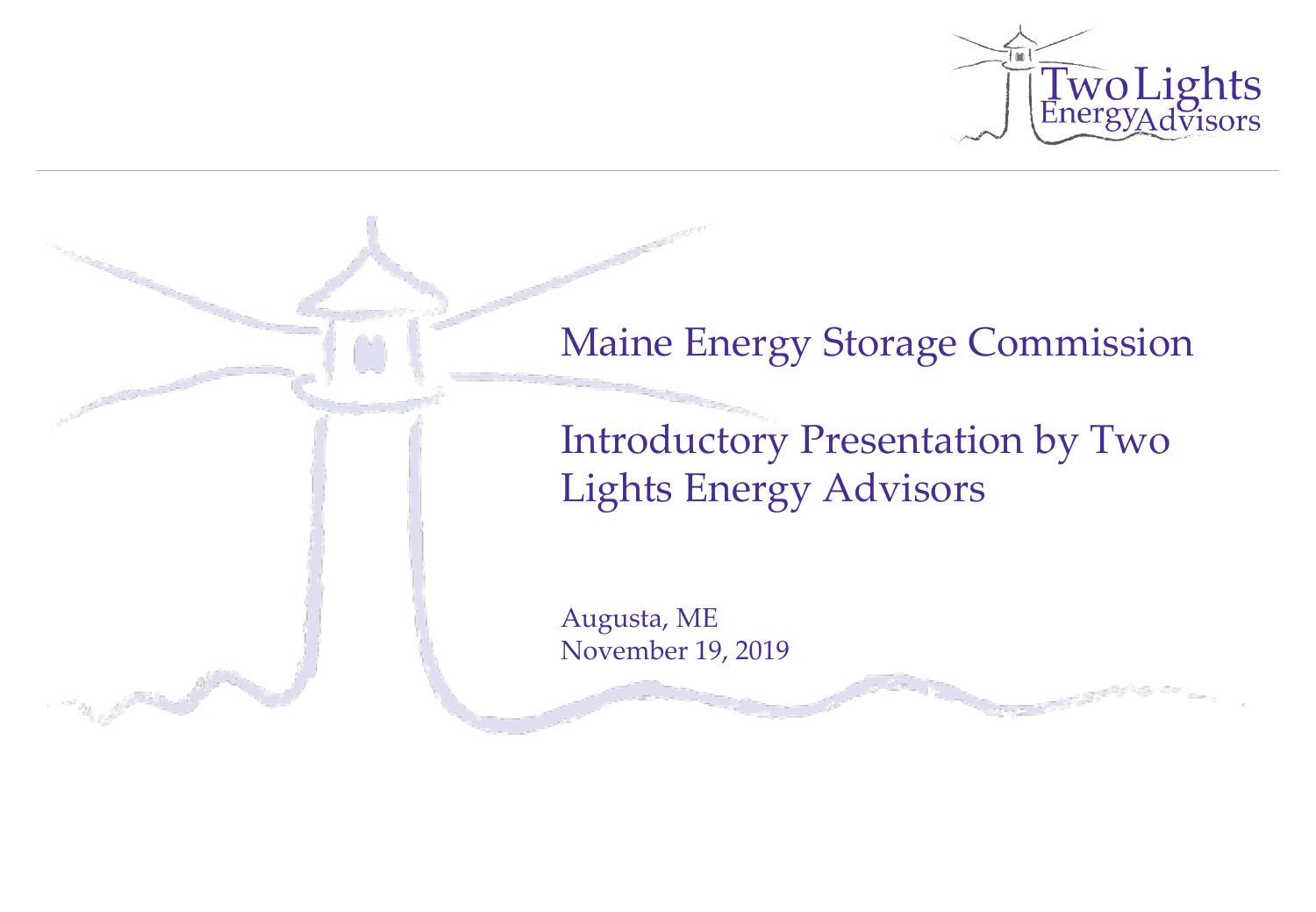

- **25+ Years experience in investing in renewable and conventional energy projects and energy storage projects +\$3 billion in equity invested in over 107 billion of renewable projects**
- **Specialize in low-cost of capital from global institutional investors**
- **Started career in Maine in 1991 working for the Developer of the Chester, Houlton and Livermore Falls biomass projects**
- **Boards of Directors**
	- **Gore Street Energy Storage Fund – first battery storage fund listed on the London Stock Exchange**
	- **Ameresco – America's Largest independent Energy Service Provider, listed on the New York Stock Exchange**
	- **UK Green Investment Bank – the world's first and largest green bank**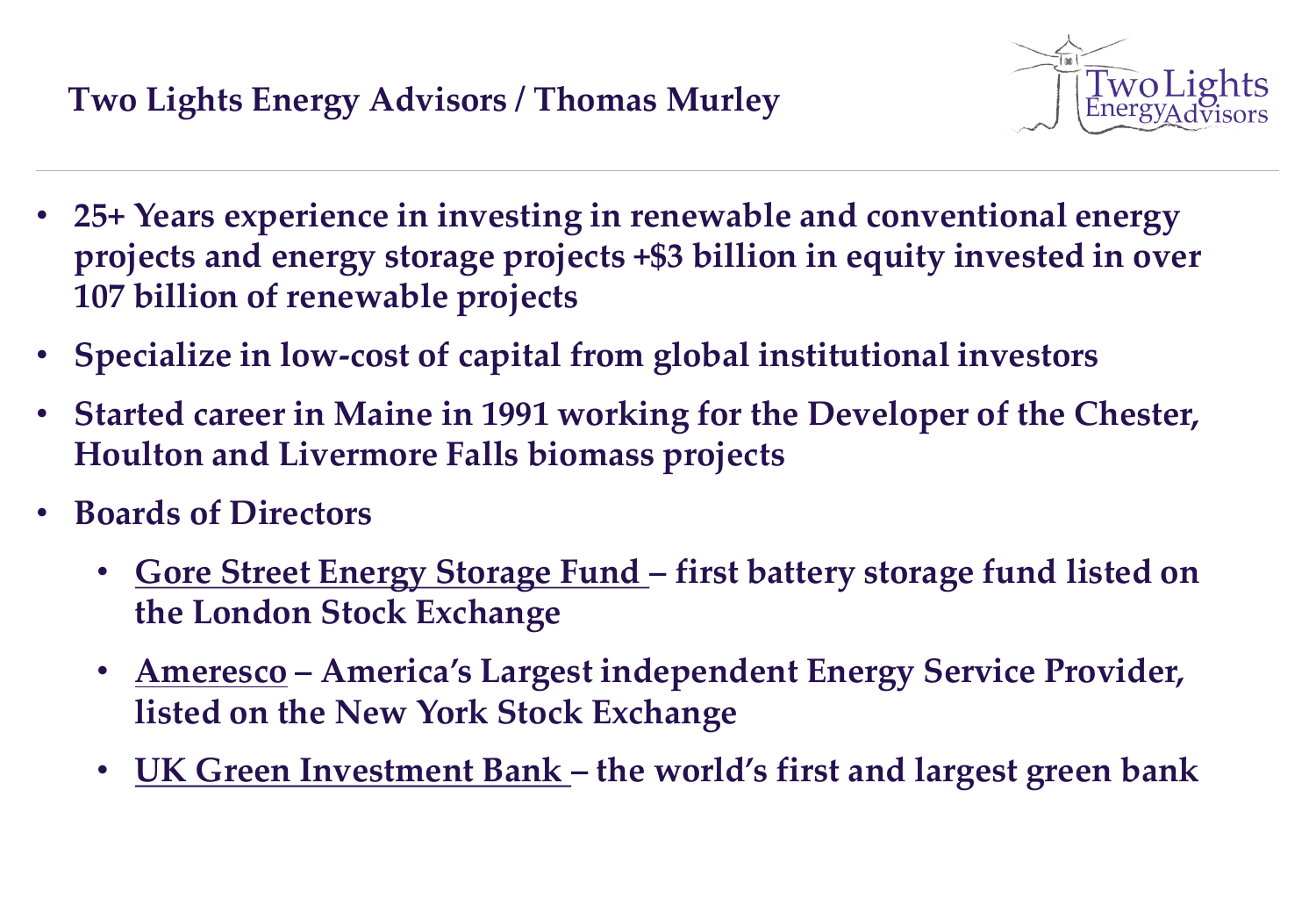Gore Street Energy Storage Fund <http://www.gsenergystoragefund.com/index.aspx> New financing options have emerged



Sustainability and Impact is part of our DNA



- World's first stock exchange listed fund
	- for battery storage projects
- ➢ 190 MW UK and Ireland Storage Projects
- ➢ Negotiating for Texas Storage Project
- ➢ Seeking further US opportunities
- ➢ Front-of-meter and behind-the-meter projects
- Multiple revenue sources arbitrage, capacity, frequency response, demand management
- $\triangleright$  Funding investments on an all equity basis
- $\triangleright$  Cost of capital <10%
- $\triangleright$  Investing against 1-5 year revenue contracts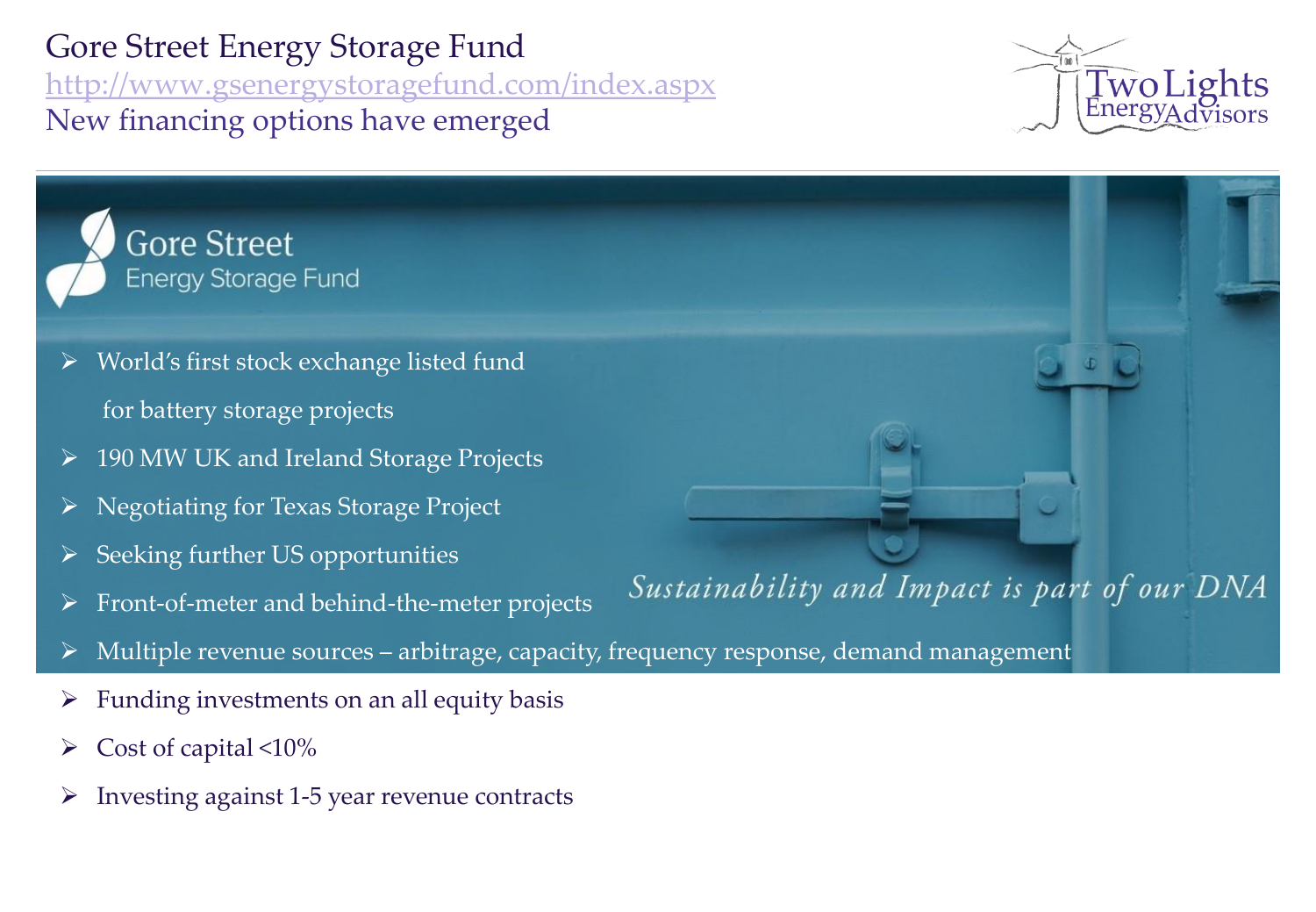# **Five factors affecting energy storage market / regulation**



- **1. Costs are falling and continuing to fall. Need to balance rush to new storage with the almost certainty that storage will cost less in 5 years, benefitting the consumer.**
- **2. The traditional utility model is changing. Regulation needs to address these changes.**
- **3. Storage cannot be addressed on a stand-alone basis. The amounts and types of storage needed depend on overall energy mix and grid flexibility and constraints. For New England a regional approach is needed**
- **4. Customer relationships are changing. More corporate distributed generation and renewable energy purchases**
- **5. Capital is plentiful and at the lowest cost in history. Gore Street shows that the cost of capital is falling and is willing to take some pricing risk. Infrastructure investment is the fastest growing investment asset class, and energy investment is the largest sub-class of infrastructure investment**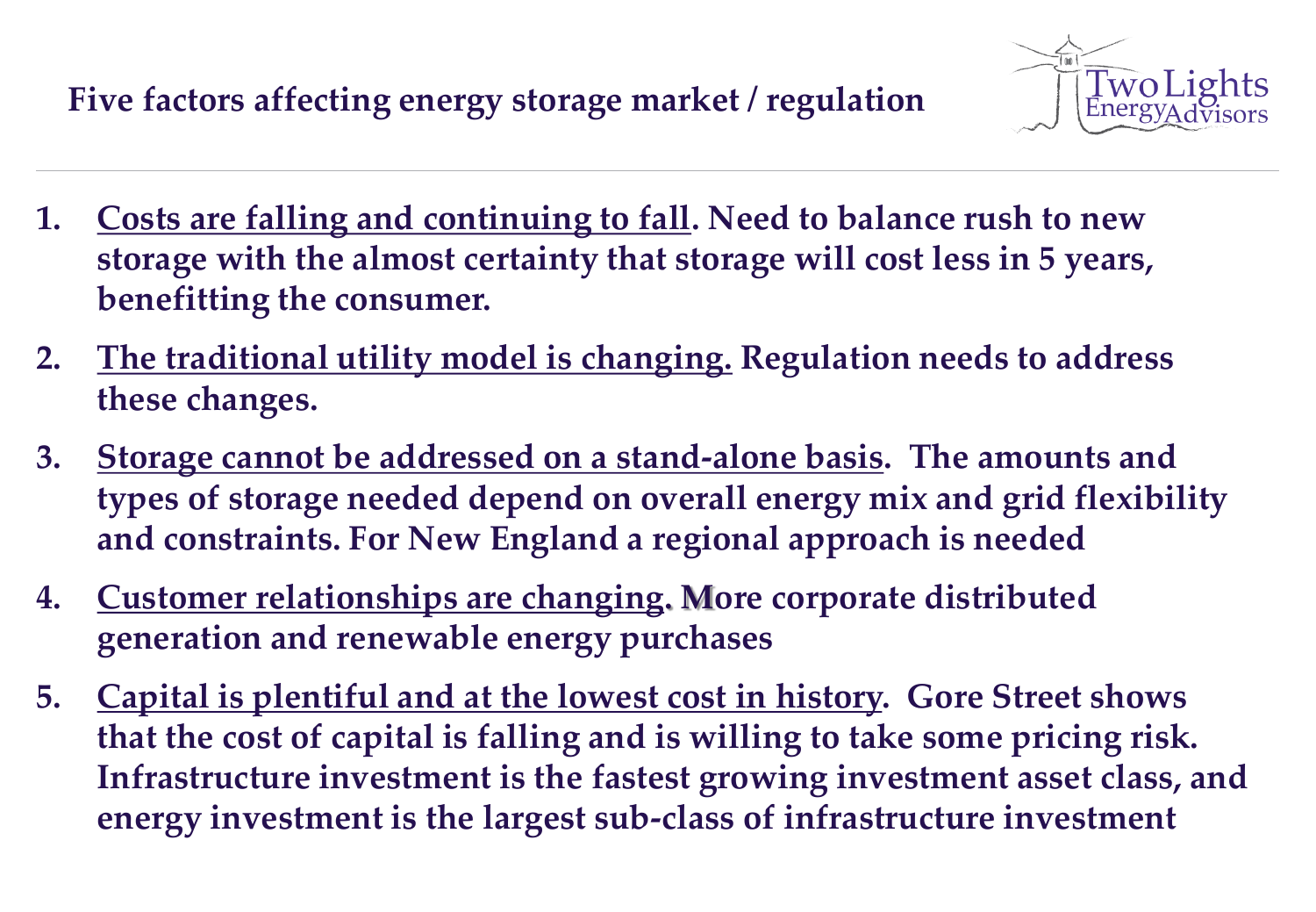## Storage costs are falling, following solar PV pattern





#### **Source: Bloomberg, Two Lights Energy Advisors Research**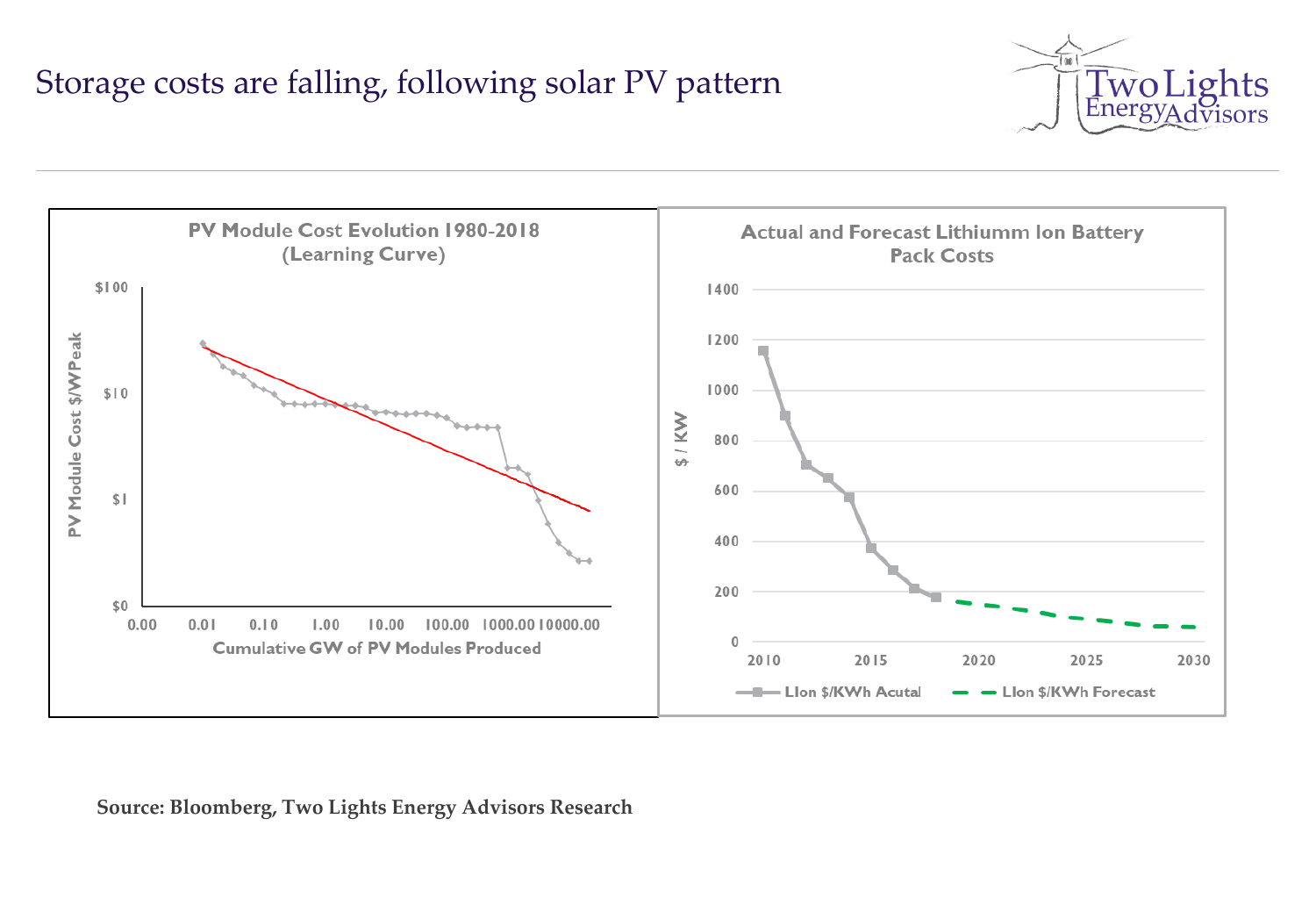## The Utility Model is changing Historic / Current Model





- ➢ Large, centrally located generation facilities
- $\triangleright$  Designed for one-way energy flow
- ➢ Utility controlled
- $\triangleright$  Technologically inflexible
- $\triangleright$  Simple market structures and transactions
- $\triangleright$  Highly regulated (rate base) and pass through

**Source: Navigant Consulting**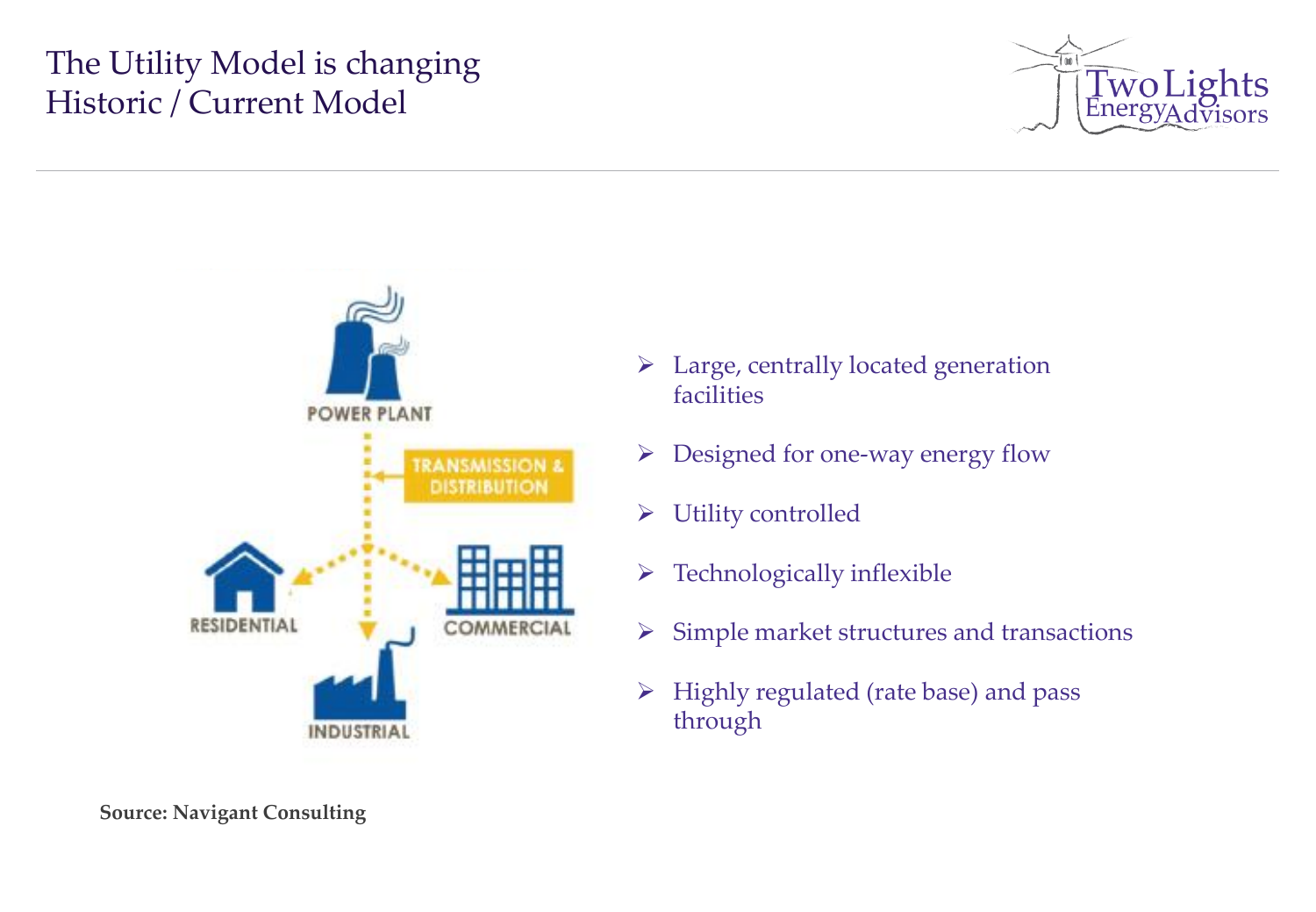### Storage cannot be addressed on a stand-alone basis "From Grid to Cloud"





- ➢ Distributed energy resources
- ➢ Multiple inputs and users, supporting two-way energy flows
- ➢ Digitalization of the electric-mechanical infrastructure: smart grid and behind-the-meter energy management systems
- ➢ Flexible, dynamic, and resilient
- ➢ Complex market structures and transactions
- ➢ Regulation changing rapidly around renewables, distributed generation (solar, microgrids, storage), net metering, etc.

**Source: Navigant Consulting**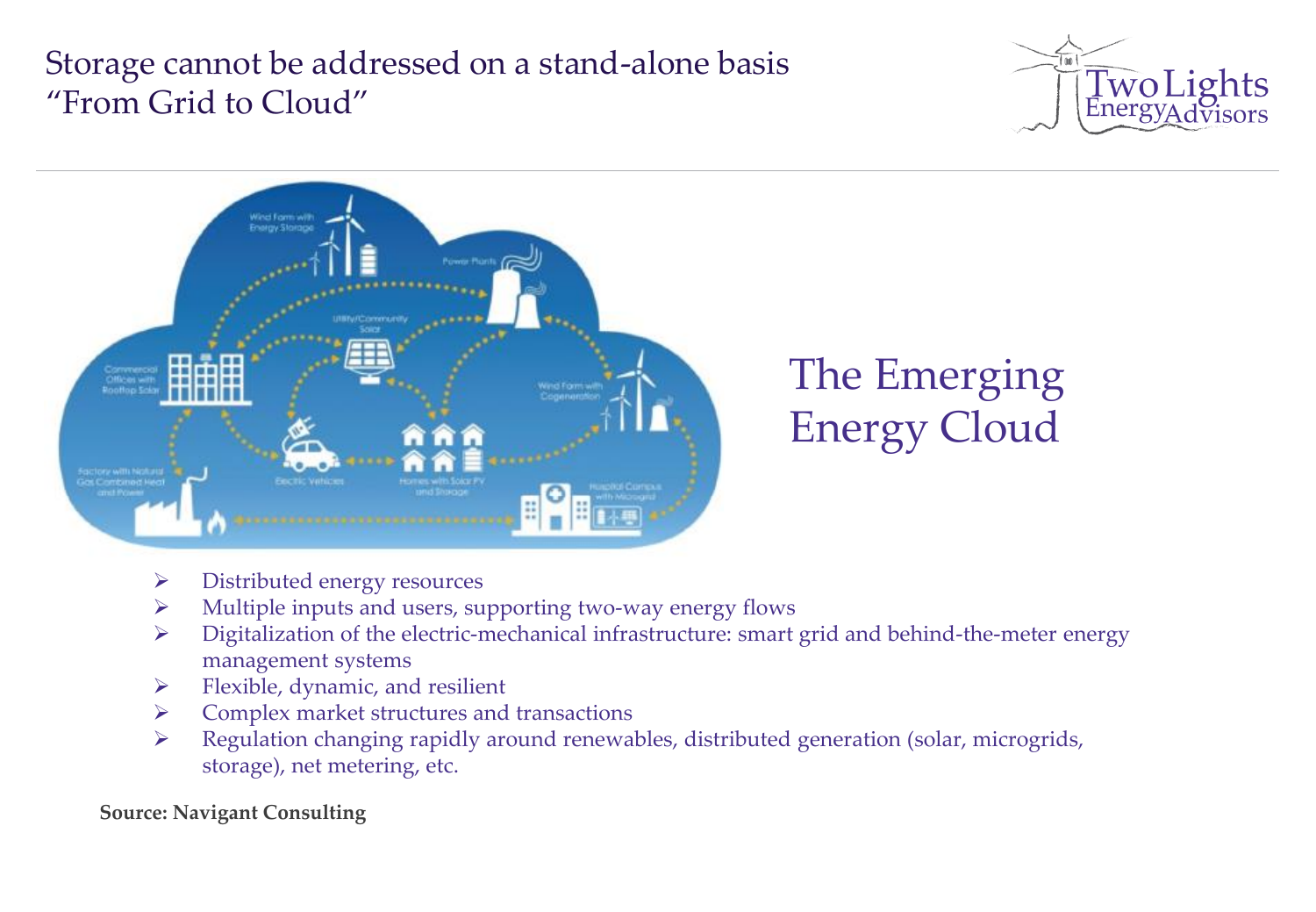#### Customer base is changing Sustainability Growth in Corporate PPAs – 2008-2017







**Source: Bloomberg**